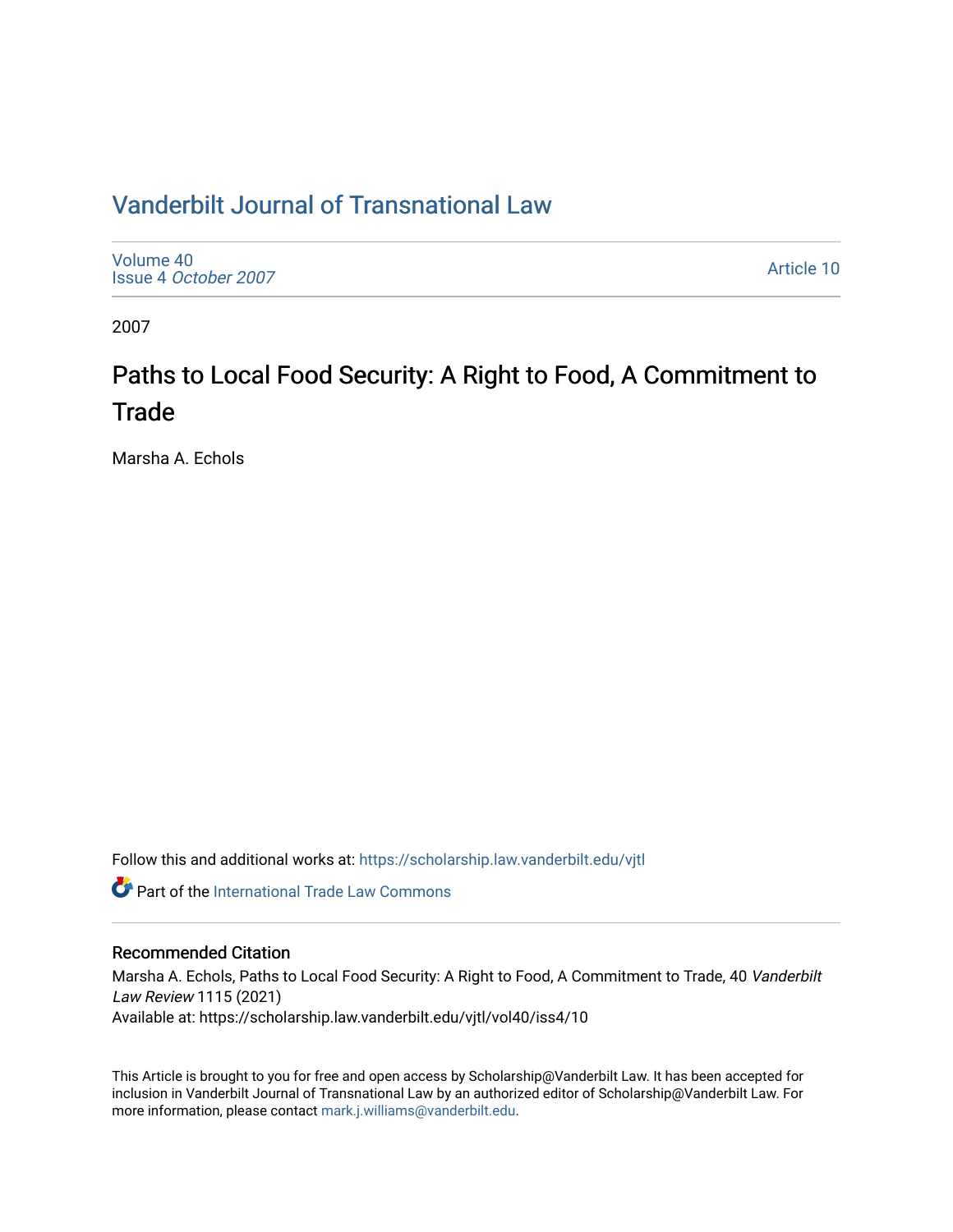# **Paths to Local Food Security: A Right to Food, A Commitment to Trade**

*Marsha A. Echols\**

#### TABLE OF **CONTENTS**

|                                         | 1115 |
|-----------------------------------------|------|
|                                         | 1116 |
|                                         | 1118 |
|                                         | 1119 |
|                                         | 1120 |
| NAFTA, CORN TRADE, AND FOOD SECURITY IN |      |
|                                         | 1120 |
|                                         | 1125 |
|                                         |      |

#### I. INTRODUCTION

International bodies and nation-states attending international meetings on the subject have agreed that there is a "right to food." The first Millennium Development Goal, in which members of the United Nations General Assembly agreed to halve the number of persons without adequate food by the year 2015, complements this right to food.<sup>1</sup> Many persons believe that the right to food—especially at the national level-is linked to national food self-sufficiency. Opponents of this view argue that self-sufficiency is economically irrational in many territories.<sup>2</sup> Others believe that for many countries, particularly nations in sub-Saharan Africa, a government's obligation to ensure food security can be achieved only through

**<sup>\*</sup>** Professor of Law, Howard University School of Law and Director, The World Food Law Institute.

<sup>1.</sup> United Nations Millennium Declaration, G.A. Res. 55/2, ¶ 19, U.N. Doc. A/RES/55/2 (Sept. 18, 2000).

<sup>2.</sup> *See* Arcangelo Travaglini, *Reconciling Natural Law and Legal Positivism in the Deep Seabed Mining Provisions of the Convention on the Law of the Sea,* 15 TEMP. INT'L & COMP. L.J. 313, 317 (2001) (recognizing that self-sufficiency may create a national paranoia that other states are hostile to the indigenous way of life).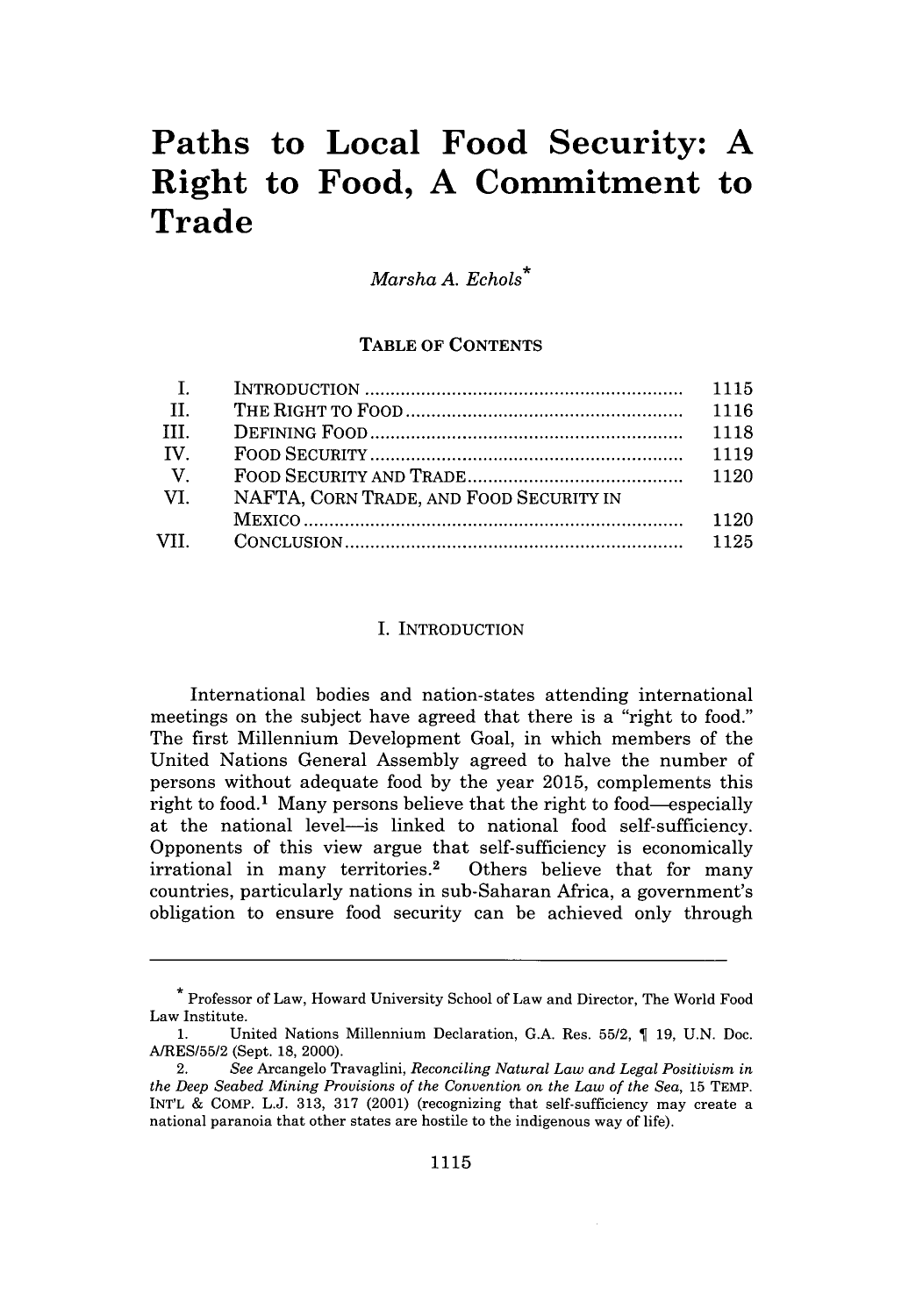markets open to basic food imports, combined with some local production and probably with biotechnology.3 While this belief in the need for markets that are open to food imports as well as local production is the prevailing view, the experience of Mexico under the North American Free Trade Agreement<sup>4</sup> has created some concern for the viability of this system. The Mexican market has opened to U.S. feed corn imports, which would normally lower the price. However, prices for maize have escalated as maize becomes a feed stock of choice in the fight against climate change, driving up demand. This brief article considers a few of the legal and policy issues connected with trying to balance the right to food and the commitment to free trade.

#### II. THE RIGHT TO FOOD

Most international experts agree that there is a right to food, and categorize it as one of the basic human rights.<sup>5</sup> The  $1948$ Universal Declaration of Human Rights declares that "everyone has the right to a standard of living adequate for the health and wellbeing of himself and his family, including food."<sup>6</sup> In 1963, the International Covenant on Economic, Social and Cultural Rights added, "The States Parties to the present Covenant recognize the right of everyone to an adequate standard of living for himself and his family, including adequate food. . **.** . The States Parties will take appropriate steps to ensure the realization of this right, recognizing to this effect the essential importance of international cooperation based on free consent."7 The 1966 International Covenant on Economic, Social and Cultural Rights reiterated "the right of everyone to . . . adequate food," and emphasized "the fundamental right of everyone to be free from hunger."<sup>8</sup> The 1996 Rome

<sup>3.</sup> *See* Carmen G. Gonzalez, *Institutionalizing Inequality: the WTO Agreement on Agriculture, Food Security, and Developing Countries,* 27 COLUM. J. ENVTL. L. 433, 484-85 (2002) (calling for greater access for developing countries to developed countries' markets in order to increase food security).

<sup>4.</sup> The North American Free Trade Agreement was signed in 1992 and became effective in January 1994. North American Free Trade Agreement, U.S.-Can.- Mex., Dec. 17, 1992, 32 I.L.M. 289 (1993), *available at* http://www.sice.oas.org/Trade/ NAFTA/naftatce.asp.

<sup>5.</sup> Cassandra LaRae-Perez, Note, *Economic Sanctions as a Use of Force: Reevaluating the Legality of Sanctions from an Effects-based Perspective,* 20 B.U. INT'L L.J. 161, 175 (2002).

<sup>6.</sup> Universal Declaration of Human Rights, G.A. Res. 217A (III), art. 25, U.N. Doc. A/810 (Dec. 12, 1948), *available at* http://www.un.org/Overview/rights.html.

<sup>7.</sup> International Covenant on Economic, Social, and Cultural Rights, **G.A.** Res. 2200A (XXI), art. 11, U.N. Doc. A/6316 (Jan. 3, 1976).

<sup>8.</sup> International Covenant on Economic, Social, and Cultural Rights, G.A. Res. 2200A (XXI), art. 11, U.N. Doc. A/RES/2200(XXI) (Dec. 16, 1966).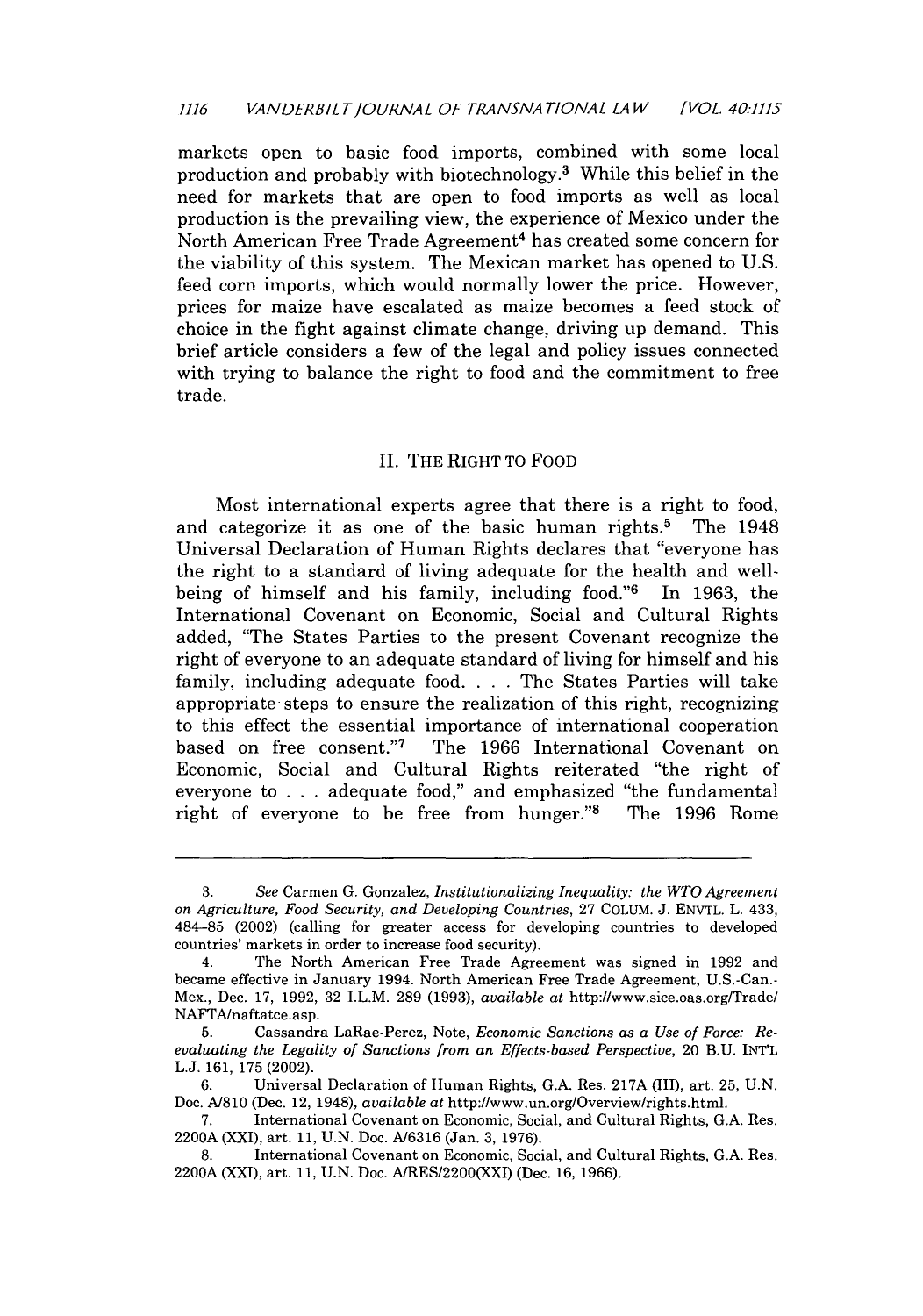*2007]*

Declaration on World Food Security adds "the right of everyone to have access to safe and nutritious food, consistent with the right to adequate food and the fundamental right of everyone to be free from hunger."9

Several agreements concerning the welfare of children have addressed food security.<sup>10</sup> The U.N. Convention on the Rights of the Child, for example, directs that "States Parties shall . . . take appropriate measures .. .to combat disease and malnutrition **.. .** through, inter alia, the application of readily available technology and through the provision of adequate nutritious foods."11

The obligation of governments is mentioned in Article 27 of the 1984 United Nations Convention on the Rights of the Child: "States Parties, in accordance with national conditions and within their means . . . shall in case of need provide material assistance and support programmes, particularly with regard to nutrition."<sup>12</sup>

The United Nations Food and Agriculture Organization (FAO) has a unique role related to the right to food and food security. According to the FAO Constitution, the FAO is comprised of members that are "determined to promote the common welfare by furthering separate and collective action on their part for the purpose of: raising levels of nutrition and standards of living  $\ldots$  and thus  $\ldots$  ensuring humanity's freedom from hunger."<sup>13</sup>

FAO has developed nineteen related voluntary guidelines. 14 The guidelines include advice and recommendations concerning institutions, a legal framework, and access to resources and assets. <sup>15</sup> In describing the legal framework, FAO states that "[i]ndividuals should be able to claim this right and States are accountable for the elaboration and implementation of policies for the immediate and progressive liberalization of the right to food."'16

12. *Id.* art. 27.

<sup>9.</sup> World Food Summit, Nov. 13-17, 1996, *Rome Declaration on World Food Security,* U.N. Doc. A/52/132, E/1997/57 (May 5, 1997), *available at* http://www.fao.org/docrep/OO3/w3613e/w3613eOO.htm [hereinafter Rome Declaration].

<sup>10.</sup> *See, e.g., id.* 7 17 (promoting the standards of child welfare established by the 1990 World Summit for Children through food security programs).

<sup>11.</sup> U.N. Convention on the Rights of the Child, G.A. Res. 44/25, art. 24,  $\parallel$  2, U.N. Doc. A/RES/44/25 (Nov. 20, 1989), *available at* http://www.unhchr.ch/html/ menu3/b/k2crc.htm.

<sup>13.</sup> Food & Agric. Org. of the U.N., Constitution art. 1 (2000).

<sup>14.</sup> Food and Agric. Org. of the U.N., *The Voluntary Guidelines,* http://www.fao.org/righttofood/vg/b3\_en.htm (last visited July 2, 2007).

<sup>15.</sup>  $Id. \P \P 5, 7, 8.$ 

<sup>16.</sup>  $Id. \P 7.$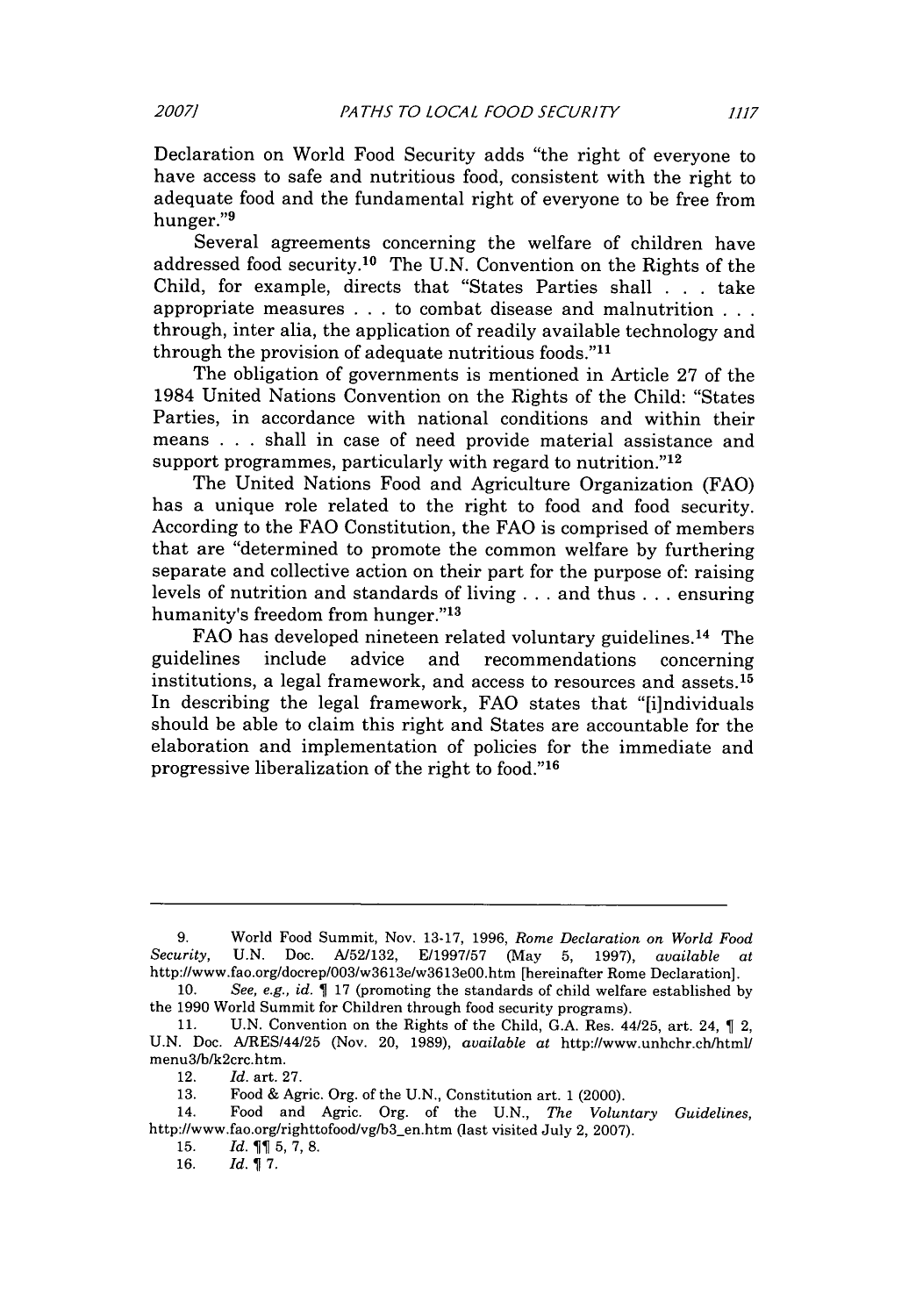#### III. DEFINING FOOD

Most governments, as well as the Codex Alimentarius Commission, have defined food.<sup>17</sup> These definitions agree, in varying degrees of specificity, that a food is a substance that is consumed or ingested by humans.<sup>18</sup> With the constant changes in food technology, one current difficulty with this definition is distinguishing a food from a food used as a drug. <sup>19</sup>

The Codex Alimentarius defines food as "any substance, whether processed, semi-processed or raw, which is intended for human consumption, and includes drink, chewing gum and any substance which has been used in the manufacture, preparation, or treatment of 'food,' but does not include cosmetics or tobacco or substances used only as drugs."20 The U.S. definition of food is simpler: "The term 'food' means (1) articles used for food or drink for man or other animals, (2) chewing gum, and (3) articles used for components of any such article."<sup>21</sup> In Europe, "food" (or "foodstuff") means any substance or product, whether processed, partially processed or unprocessed, intended to be, or reasonably expected to be, ingested by humans. $^{22}$ 

The diets of many people, particularly those in urban areas, are evolving. Trade and world media are partially responsible for these changes.23 Food "grown in one country can now be transported and consumed halfway across the world. People demand a wider variety of foods than in the past, they want foods that are not in season and they often eat out of the home."24

At the same time, millions of people continue to survive on traditional, local foods, such as corn, rice, tubers and fish. In affluent

20. CODEX ALIMENTARIUS COMMISSION, PROCEDURAL MANUAL 41 (16th ed. 2006), *available at* ftp://ftp.fao.org/codex/Publications/ProcManuals/Manual-16e.pdf.

22. Council Regulation 178/2002, art. 2, 2002 O.J. (L31), 1 (EC).

23. *See* Emily J. Schaffer, *Is the Fox Guarding the Henhouse? Who Makes the Rules in American Nutrition Policy?,* 57 FOOD & DRUG L.J. 371, 388-89 (1993) (chronicling the steps of the meat industry to combat recent press on the adverse health effects of consuming meat).

<sup>17.</sup> The WHO and the **FAO** established the Codex Alimentarius Commission in 1963 to create standards and definitions for use in the Joint FAO/WHO Food Standards Programme. Codex Alimentarius, http://www.codexalimentarius.net/web/ index\_en.jsp (last visited Oct. 3, 2007).

<sup>18.</sup> *See, e.g., infra* notes 20-22.

<sup>19.</sup> *See* Joseph G. Contrera, Comment, *The Food and Drug Administration and the International Conference on Harmonization: How Harmonious Will International Pharmaceutical Regulations Become?,* 8 AM. U. ADMIN. L.J. 927, 932 n.19 (noting the effect of defining "food" and "drugs," when interpreting the Tea Importation Act of Mar. 2, 1897).

<sup>21. 21</sup> U.S.C. § 321(f) (2007)

<sup>24.</sup> M. Elmi, *Food safety: current situation, unaddressed issues and the* emerging priorities, 10 LA REVUE DE SANTÉ DE LA MÉDITERRANÉE ORIENTALE 794, 795 (2004), *available at* http://www.emro.who.int/Publications/EMHJ/1006/PDF/13%20 Food%20safety.pdf.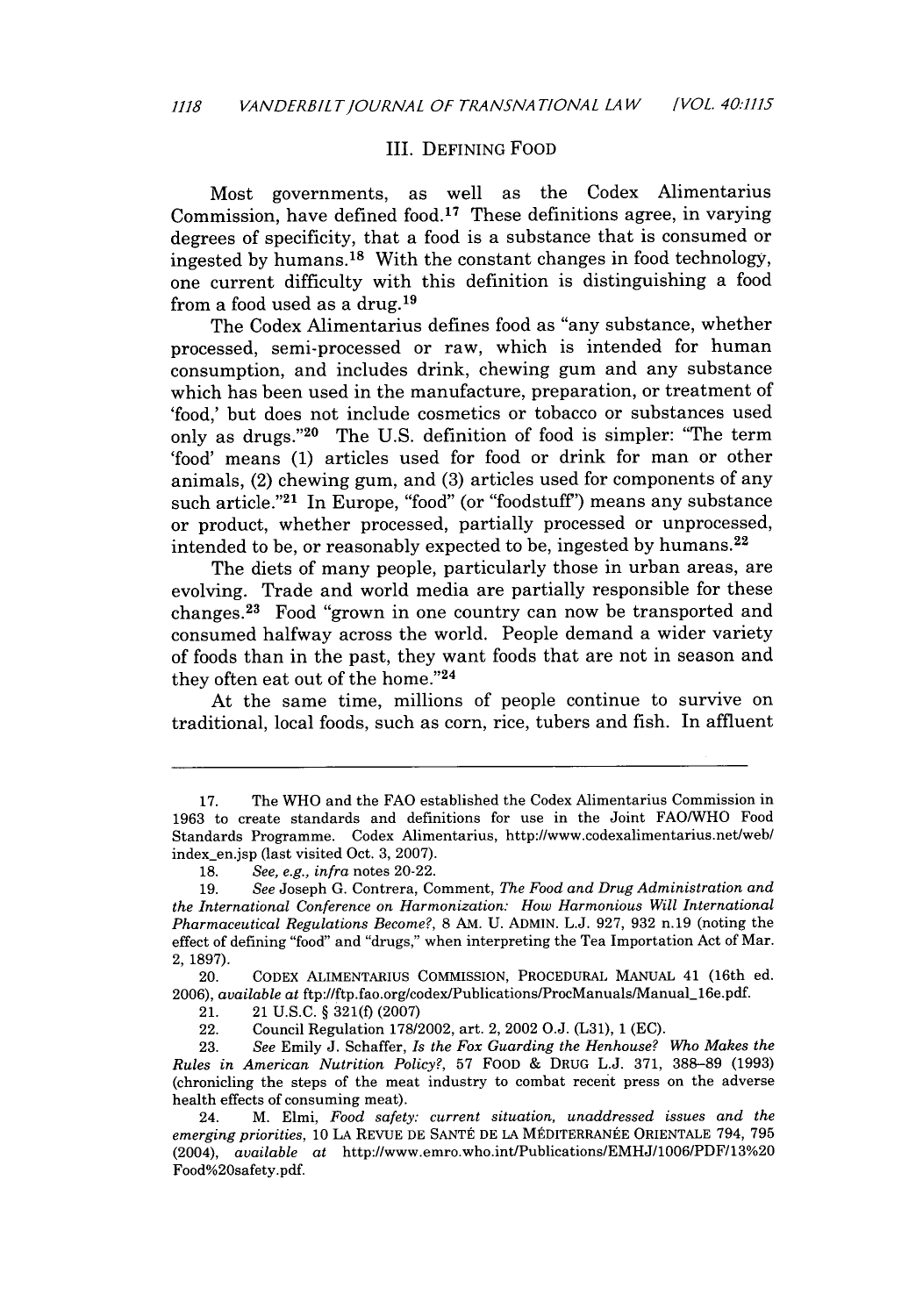communities of developed countries, the interest in natural, organic, and locally grown foods is increasing.<sup>25</sup> One manifestation of this increased interest is the Slow Food Movement. Slow Food says that our "defense should begin at the table with Slow Food. Let us rediscover the flavors and savors of regional cooking and banish the degrading effects of Fast Food."26

### IV. FOOD SECURITY

Food security is taking on greater significance in policy circles. The increase in global attention to the rich-poor divide and the idea that poverty, including inadequate food and diets, might contribute to terrorism are each partially driving the concern:

The number of people without enough to eat on a regular basis remains stubbornly high, at over **800** million, and is not falling significantly. Over **60%** of the world's undernourished people live in Asia, and a quarter in Africa. The proportion of people who are hungry, however, is greater in Africa (33 percent) than Asia (16 percent). The latest FAO figures indicate that there are 22 countries, 16 of which are in Africa, in which the undernourishment prevalence rate is over 35 percent. $27$ 

FAO has a broad definition of food security: "Food security exists when all people, at all times, have access to sufficient, safe and nutritious food to meet their dietary needs and food preferences for an active and healthy life."28

In its Millennium Declaration, the United Nations General Assembly pledged to halve, between 1990 and 2015, the proportion of people who suffer from hunger.<sup>29</sup> In the 2007 Millennium Development Goals Report, the United Nations Secretariat reported:

Globally, the proportion of children under five who are underweight declined by one-fifth over the period from 1990-2005. Eastern Asia showed the greatest improvement and is surpassing the MDG target, largely due to nutritional advances in China. Western Asia and Latin America and the Caribbean have also demonstrated significant progress, with underweight prevalence dropping by more than one third. The greatest proportions of children going hungry continue to be found in Southern Asia and sub-Saharan Africa. Poor progress in these regions means that it is unlikely that the global target will be met. If

<sup>25.</sup> Andrew J. Nicholas, Note, *As the Organic Food Industry Gets Its House in Order, the Time Has Come for National Standards for Genetically Modified Foods,* 15 Loy. CONSUMER L. REV. 277, 298 (2003).

<sup>26.</sup> CARLO PETRINI, SLOW FOOD: THE CASE FOR TASTE, at xxiv (William McCuaig, trans., Columbia U. Press 2003) (2001).

<sup>27.</sup> Food & Agric. Org. of the U.N., The Special Program for Food Security, Frequently Asked Questions, http://www.fao.org/spfs/faq-en.asp (last visited Sept. 2, 2007).

<sup>28.</sup> Rome Declaration, *supra* note 9, **1** 1.

<sup>29.</sup> United Nations Millennium Declaration, *supra* note 1, 19.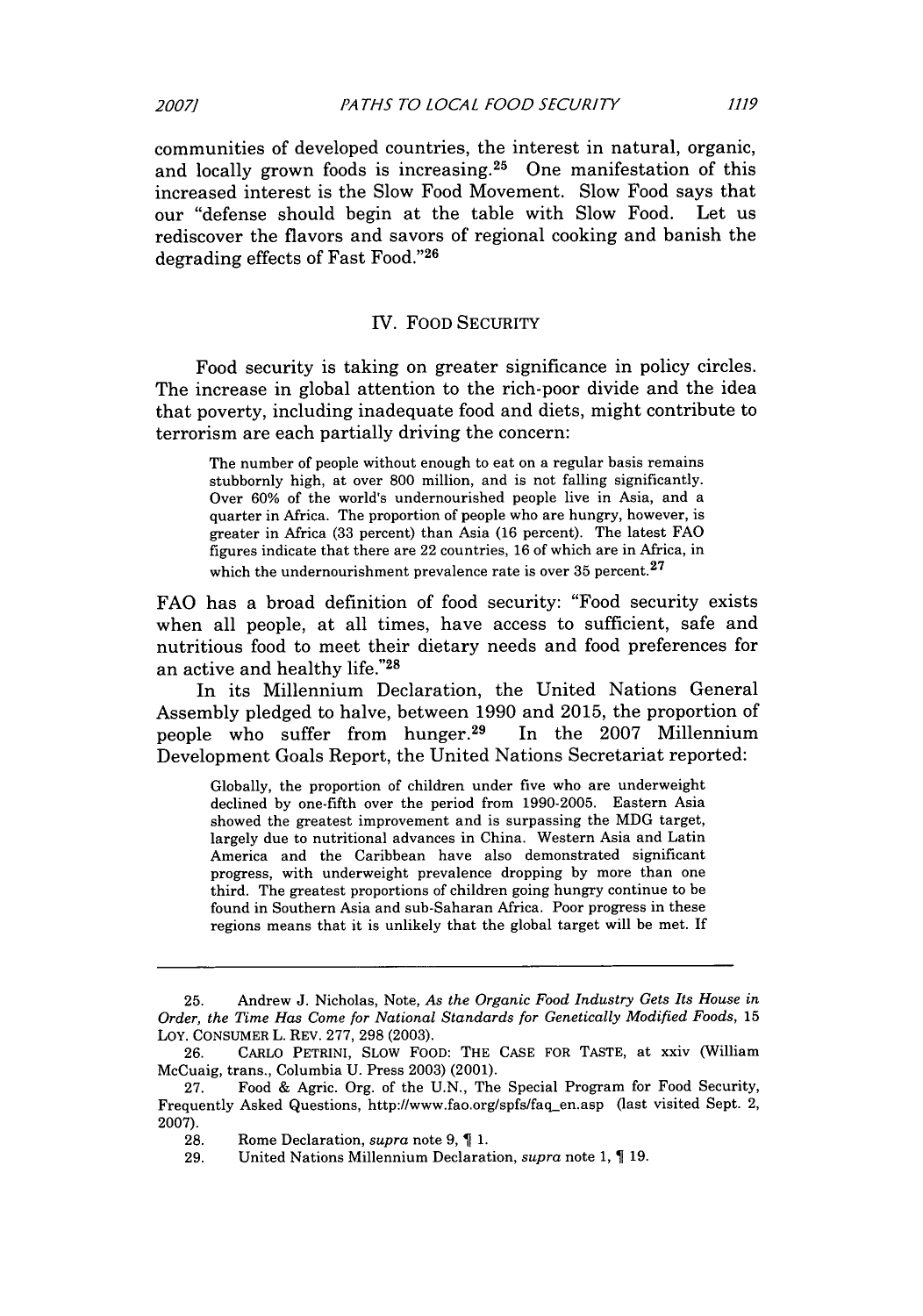current trends continue, the world will miss the 2015 target by 30 million children, essentially robbing them of their full potential. $30$ 

### V. FOOD SECURITY AND TRADE

There are certain foodstuffs that are staples of local diets; corn.<sup>31</sup> rice, $32$  and potatoes $33$  are among the staples of many developing countries. However, often these staples are not the agricultural products that are exported.<sup>34</sup> Instead, exotic fruits, fresh cut flowers, cacao and coffee beans, seafood, and juice concentrates are among the export industries for which market access is sought in bilateral, regional, and multilateral trade negotiations.<sup>35</sup> There is some debate among policy makers concerning the appropriate balance between programs that promote local food security and those that target production for the export market.<sup>36</sup> Do the latter detract from production for the local market and hinder steps toward (at least limited) food self-sufficiency?

#### VI. NAFTA, CORN TRADE, AND FOOD SECURITY IN MEXICO

Under the North American Free Trade Agreement (NAFTA), signed on January 1, 1994, the United States eliminated its tariff of  $0.2$  cents per kilogram on corn imports from Mexico.<sup>37</sup> Mexico

<sup>30.</sup> The Secretary-General, *The 2007 Millennium Development Goals Report,* at 8 (2007), *available at* http://www.un.org/millenniumgoals/pdf/mdg2007.pdf.

<sup>31.</sup> See James E. Beard, Note, *An Application of the Principles of Sustainability to the Problem of Global Climate Change: An Argument for Integrated Energy Services,* 11 J. ENVTL. L. & LITIG. 191, 196 (noting that corn is a staple crop in Africa).

<sup>32.</sup> ROY W. HAMILTON, THE ART OF RICE: SPIRIT AND SUSTENANCE IN ASIA 11 (UCLA Fowler Museum of Cultural History 2003).

<sup>33.</sup> LARRY ZUCKERMAN, THE POTATO: HOW A HUMBLE SPUD RESCUED THE WESTERN WORLD 6 (Faber & Faber 1998).

<sup>34.</sup> *See* Michael R. Taylor & Jerry Cayford, *American Patent Policy, Biotechnology, and African Agriculture: The Case for Policy Change,* 17 HARv. J. L & TECH. 321, 329 (2004) (blaming distorted market prices for the inability of developing countries to export staple products).

<sup>35.</sup> *See, e.g.,* Michael Cornell Dypski, *The Caribbean Basin Initiative: An Examination of Structural Dependency, Good Neighbor Relations, and American Investment,* 12 J. TRANSNAT'L L. & POL'Y 95, 120 (2002) (listing some of the trade items produced by Caribbean nations); Emily B. Simmons, *Linking Trade and Sustainable Development,* **18** AM. U. INT'L L. REV. 1271, 1275 (2003) (stating that many developing countries are extremely reliant on their coffee exports).

<sup>36.</sup> *See, e.g.,* Gonzalez, *supra* note 3, at 471 n.236 (noting that striking a balance between food security and exports is further complicated by gender inequalities in various cultures).

<sup>37.</sup> North American Free Trade Agreement, *supra* note 4, art. 302, app. at annex 302.2.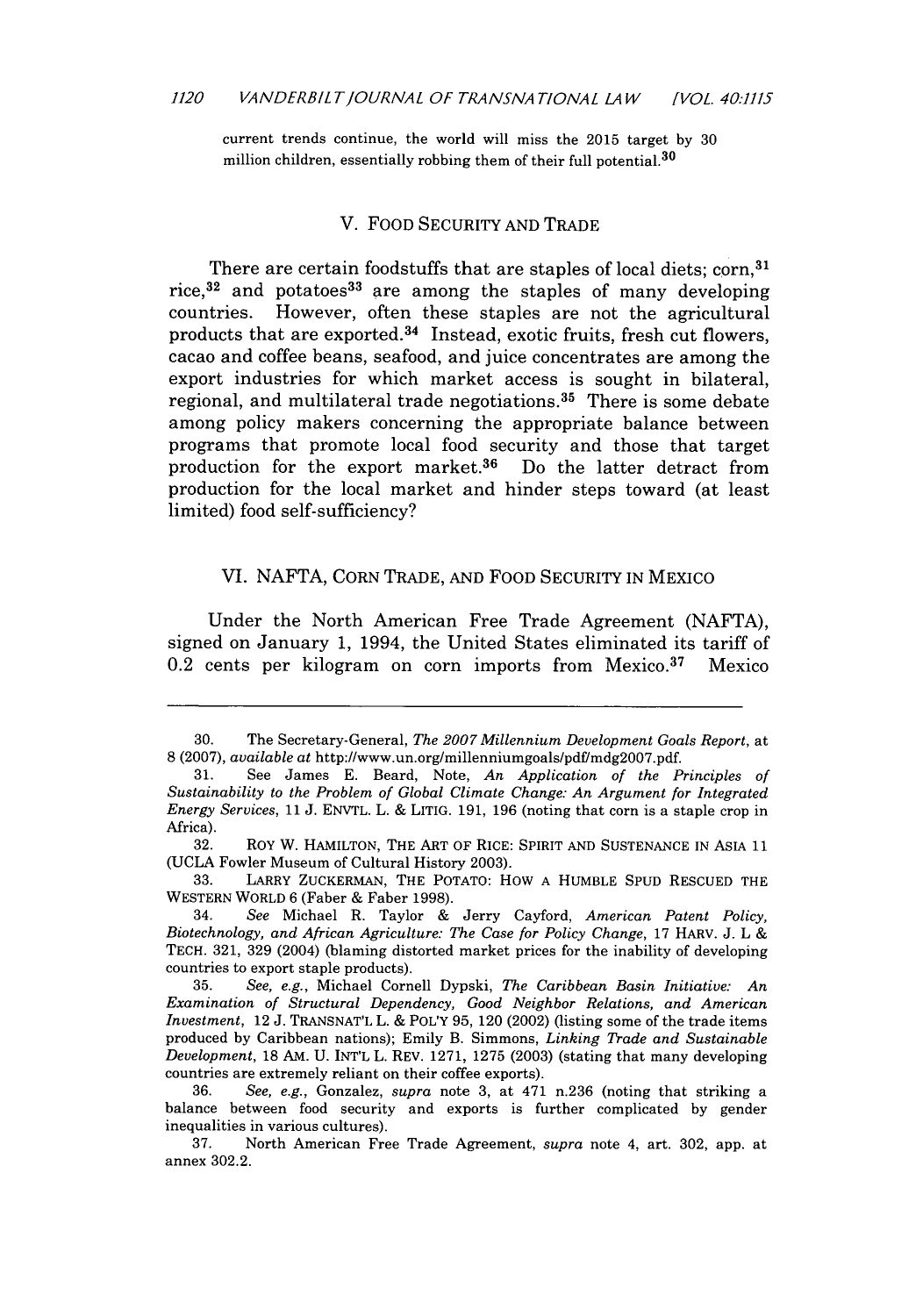converted its import licensing regime to a transitional tariff-rate quota (TRQ) for corn imports from the United States and Canada, with the intention of maintaining the quota for fifteen years.<sup>38</sup>

In reality, all corn imports since 1994 have been tariff-free. During the six-year transition period, the Mexican agricultural sector experienced a reduction of public support for credit, infrastructure, research and development, and technical assistance.<sup>39</sup> The key public-sector agency used to regulate support prices for basic agricultural commodities was dismantled in 1998.40 Mexico ended the TRQ early, which affected corn farmers in Mexico and, to some extent, consumers due to an increase in food prices when domestic subsidies were eliminated. <sup>41</sup>

The possible effect of the North American Free Trade Agreement on corn (maize), a staple of the Mexican diet, is an interesting study. While maize is a dietary staple in Mexico, it is a major export crop for the United States<sup>42</sup>: "Today, more than half the world's maize is grown in the U.S.A. 'Corn Belt'—the states of Iowa, Ohio, Indiana, Illinois, Nebraska and South Dakota. The grain known to the Indians as 'The Sacred Mother' and 'The Provider of Life' is one of the most important buttresses of the international economy."43

After several trade disputes in NAFTA<sup>44</sup> and the World Trade Organization, 45 as well as concerns about the effect of **NAFTA** on food

44. *In re* The **U.S.** Safeguard Action Taken on Broom Corn Brooms from Mexico, Secretariat File No. **USA-97-2008-01 (NAFTA Ch.** 20 Arb. Panel **1998),** *available at* http://www.sice.oas.org[DISPUTE/naftalenglish/us97801a.asp.

45. The disputes include *Mexico-Anti-Dumping Investigation of High-Fructose Corn Syrup (HFCS) from the United States,* WT/DS101I/ (Sept. 4, **1997) -** WT/DS101/132 (May **8, 1998)** [hereinafter WTO **HFCS** Anti-Dumping Dispute], and European Communities-Tariff-Rate *Quota on Corn Gluten Feed from the United States,* WT/DS223/1 (Jan. **30,** 2001).

**<sup>38.</sup>** The initial tariff-free quota of **2.5** million tons was to increase **by 3%** each year. Foreign Agric. Serv. **& U.S.** Dept. of Agric. **[USDA], NAFTA** *Agriculture Fact Sheet: Corn,* http://www.fas.usda.gov/itp/policy/nafta/corn.html **(last** visited Sept. 2, **2007).**

**<sup>39.</sup>** Alejandro Nadal, *Mexican Corn: Genetic Variability and Trade Liberalization* **6** (Programa sobre Ciencia, Tecnologia **y** Desarrollo, Working Paper No. **1-06,** 2000), *available at* http://www.ase.tufts.edu/gdae/publications/working-papers/ procientec/seedling.pdf.

<sup>40.</sup> *Id.*

<sup>41.</sup> *Id.* at **5.**

<sup>42.</sup> CHRISTIAN BOUDAN, **GEOPOLITIQUE** DU GOUT: **LA** GUERRE **CULINAIRE 223, 232** (Presses Universitaires de France 2004).

<sup>43.</sup> Corn is described as "the ultimate livestock and poultry feed; the source of corn meal, corn oil, corn syrup, and cornstarch; a dehydrated or hydrogenated ingredient in numerous commercial soft drinks, ice creams, breakfast cereals, bottled sauces, canned fruits and vegetables, and candies, and a constituent polymer in many plastic, cardboard, and paper products." **SUSIE** WARD, **ET AL.,** *Maize: The New World's Gift,* in THE **GOURMET ATLAS** 47 (Macmillan **1997).**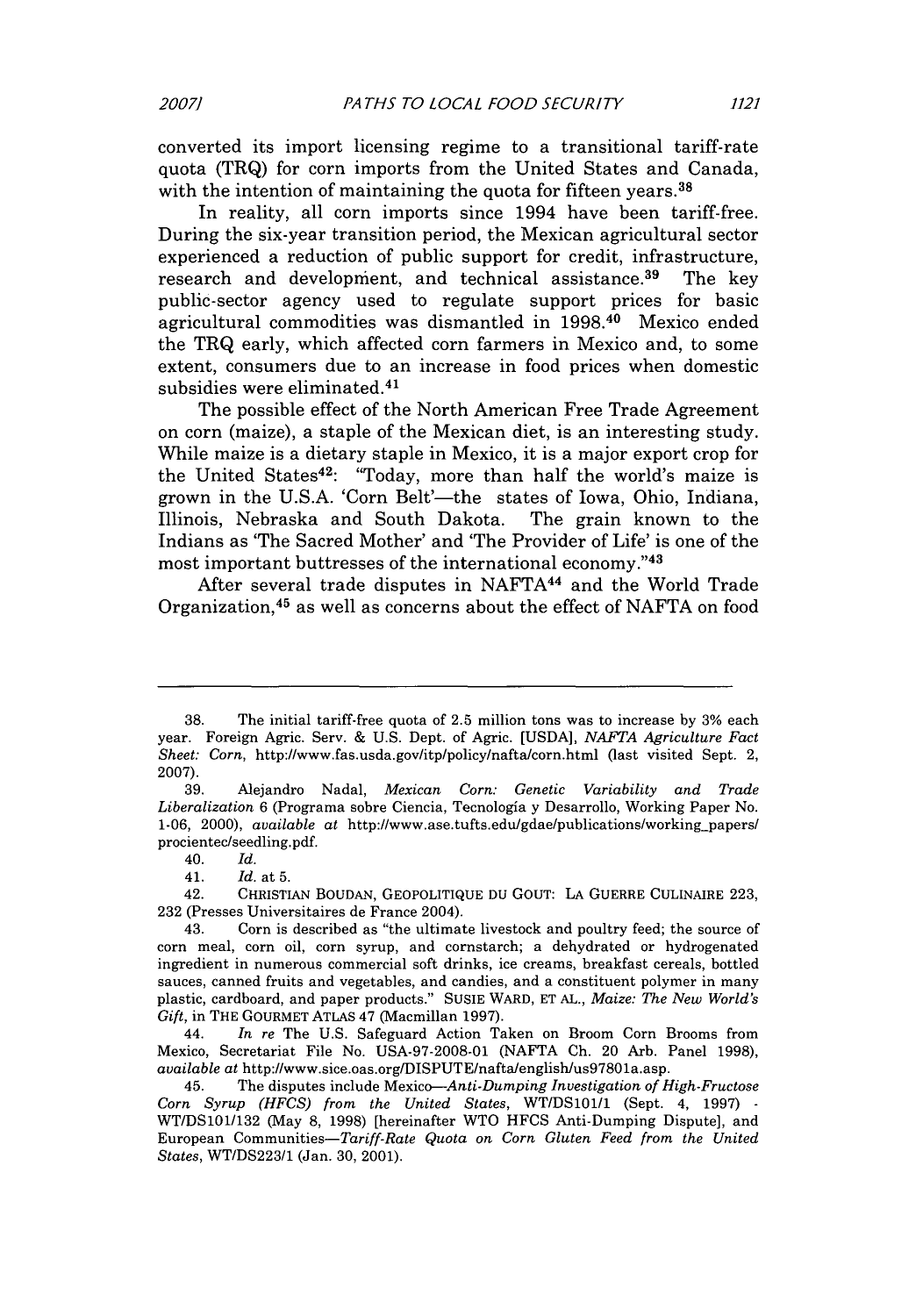security and about the genetic modification of corn,<sup>46</sup> the debate is now concentrated on the effects on food availability and the price of corn as a feedstock for biofuels.47 The Mexican Congress approved the Bioenergetics Promotion and Development Law in April 2007 to encourage the use of ethanol from corn and sugar cane as biofuel.48 A successful Doha Development Round of multilateral trade negotiations will not alter this focus.<sup>49</sup> It is unlikely that a new farm

46. Within the NAFTA context, a milestone was the report of the CEC, Maize and Biodiversity: The Effects of Transgenic Maize in Mexico. Much has been written about the legal, moral and social aspects of the genetic modification of the food supply. For two skeptical policy views, see, e.g., KATHLEEN HART, EATING IN THE DARK 3-9 (Pantheon Books 2002) (contrasting the USDA's inability to regulate genetically modified foods that have unknown effects on humans with the general aversion of Europeans to genetically altered foods); MARC LAPPÉ AND BRITT BAILEY, AGAINST THE GRAIN: THE GENETIC TRANSFORMATION OF GLOBAL AGRICULTURE 140 (The Tides Center/CETOS 1999) (criticizing the arbitrary nature of gene selection in genetic food engineering and corporate focus on short-term economic benefits of genetic food engineering at the expense of long-term public benefits). For views in support of the use of biotechnology, see, e.g., Clayton Yeutter, *The Politics of Food and Biotechnophobia, in* NEW TECHNOLOGIES AND THE FUTURE OF FOOD AND NUTRITION 91, 91-92 (John Wiley & Sons, Inc. 1991) (remarking that biotechnology allows food production in climates traditionally unfit for agriculture); Food and Agric. Org. of the U.N., Statement on Biotechnology, http://www.fao.orglbiotechlstat.asp (last visited Sept. 3, 2007) ("Biotechnology provides powerful tools for the sustainable development of agriculture, fisheries, and forestry, as well as the food industry."); ORG. FOR ECON. CO-OPERATION AND DEV., BIOTECHNOLOGY FOR SUSTAINABLE GROWTH AND DEVELOPMENT 2 (2004), *available* at http://www.oecd.org/dataoecd/43/2/33784888. PDF ("[Biotechnology] has the potential to enable better outcomes for health, the environment, and for industrial, agricultural and energy production.").

47. Alexandra Spieldoch, Dir. of the Trade and Governance Program, Inst. for Agric. & Trade Policy, Speech at the Environmental and Energy Study Institute's Meeting on Biofuels and Tortillas: A US-Mexican Tale of Chances and Challenges 1 (Mar. 16, 2007), http://www.globalfarmer.org/Uploads/biofuels-and-tortillas\_ march\_20.pdf (last visited July 23, 2007); C. Ford Runge & Benjamin Senauer, *How Biofuels Could Starve the Poor,* FOREIGN AFF., May-June 2007, at 41, *available at* http://www.foreignaffairs.org/2007050lfaessay86305/c-ford-runge-benjamin-senauer/howbiofuels-could-starve-the-poor.html.

48. Mexico Approves Corn and Sugar Cane Ethanol Law, http://www.treehugger.com/files/2007/04/mexico-approves.php (last visited Sept. 3, 2007).

49. On July 17, 2007 the Chair of the Agriculture Negotiations released his "Draft Modalities for Agriculture." Special Session of the Committee on Agriculture, *Draft Modalities for Agriculture,* http://www.wto.org/english/tratop-e/agric e/ agchairtxt\_17july07-e.doc (July 17, 2007). The Chair of the U.S. Senate Committee on Agriculture, Nutrition and Forestry said, in response to the Draft Modalities text,

The lack of progress in the Doha Round over the last year now means that it is very unlikely that the Round will be completed before Congress finishes work on the 2007 farm bill. As Chairman of the Senate Agriculture Committee, I feel obligated to try to ensure that the provisions of the farm bill are consistent with our commitments under existing WTO rules, but not with provisions of a draft text that may or may not be reflected in a final Round agreement, if one is reached at all.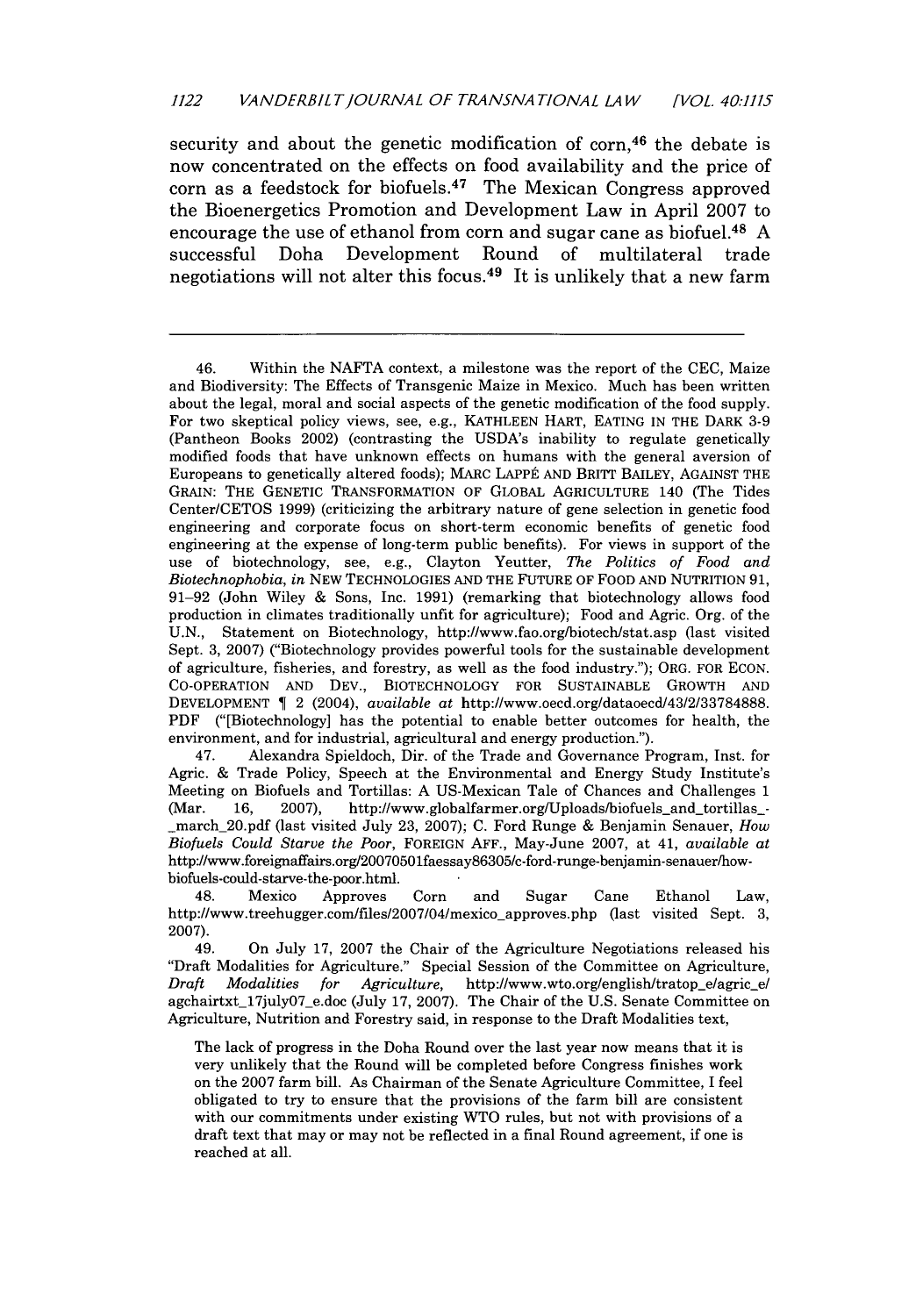*2007]*

bill in the United States will alter the balance appreciably, although it is a target of some non-governmental organizations. <sup>50</sup>

In 2005, the U.S. Department of Agriculture perceived that the NAFTA corn trade retained many of its pre-NAFTA characteristics, with the majority of U.S. corn exports still consisting of yellow feed corn and a substantial (though declining) quantity of white corn for tortillas. 51 A declining number of agricultural producers in Mexico participate in the corn trade, but the Mexican corn sector still strives for a large number of subsidized small-scale producers, the expansion of hog and poultry production due to better market access for U.S. yellow corn, and an increasing role for Mexico's large flour companies in tortilla production in the United States as well as in Mexico.<sup>52</sup> Another branch of the U.S.D.A. paints a different picture:

Sales of U.S. corn to Canada and Mexico increased 175 percent and fifteen-fold in value, respectively, between 1993 and 2004. In 1993, Mexico and Canada were ranked 16th and 9th, respectively, in U.S. corn markets worldwide. By 2004, they had risen to 2nd and 4th, respectively. Mexico chose to expedite its market openings for corn under NAFTA in order to provide lower cost food to its increasingly urban population and to ensure sufficient animal feed.<sup>53</sup>

Opponents of the consequences of the NAFTA arrangement claim:

NAFTA opened Mexico's maize sector to the dumping of millions of tons of cheap U.S. corn by multinational agribusinesses. This caused the price paid to Mexican corn farmers to drop by 70%, contributing to the loss of over 1.5 million Mexican farm livelihoods in the first 10 years of NAFTA alone. During that same time, the price of corn tortillas-the most important staple food in Mexico-rose by 50% and higher.

52. *Id.* at 1.

Press Release, Agriculture, Nutrition & Forestry Democratic Committee, Harkin: WTO Draft Agriculture Modalities Agreement Unlikely to Restart Doha Round (July 17, 2007), available at http://agriculture.senate.gov/news2/record.cfm?id=279133.

<sup>50.</sup> In July 2007, the House Committee on Agriculture voted out of committee H.R. 2419: *To provide for the continuation of agricultural programs through fiscal year 2012, and for other purposes.* H.R. 2419, 110th Cong. (2007), *available at* http://agriculture.house.gov/inside/Legislation/110/FB/h2419ag\_rh\_xml.pdf. The Senate Committee on Agriculture, Nutrition, and Forestry had not acted on a bill as of July 23, 2007.

<sup>51.</sup> According to the USDA the decline might be the result of Mexican government support for domestic white corn production. STEVEN ZAHNISER &WILLIAM COYLE, USDA, U.S.-MExICO CORN TRADE DURING THE NAFTA ERA: NEW TWISTS TO AN OLD STORY 4 (2004), http://www.ers.usda.gov/publications/FDS/mayO4/fdsO4DOl/ fds04D01.pdf.

<sup>53.</sup> Foreign Agricultural Service, USDA, *FAS Backgrounder: Benefits of NAFTA* (Nov. 18, 2005), http://www.fas.usda.gov/itp/Policy/NAFTA/naftabackgrounder.htm (last visited Sept. 3, 2007).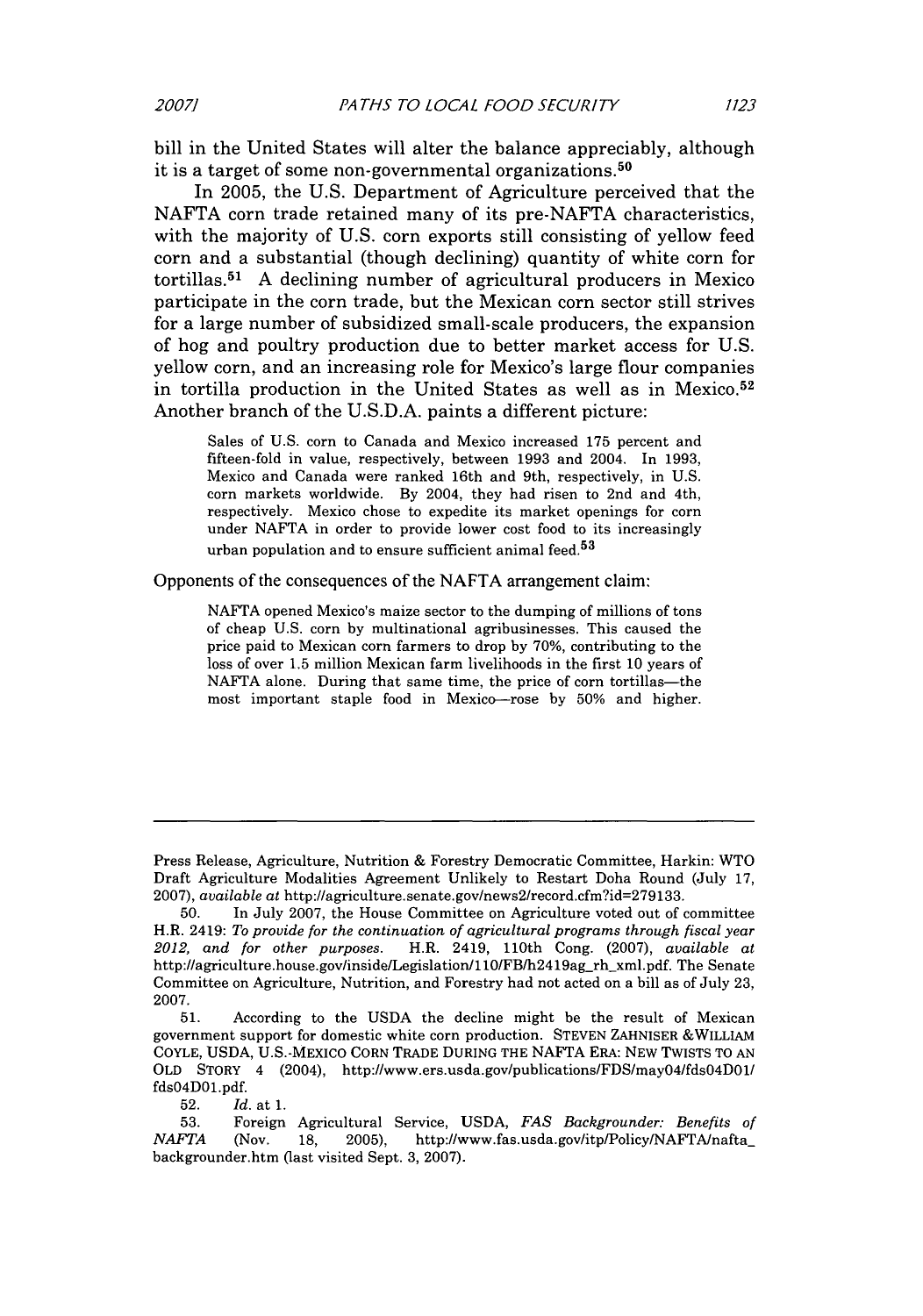Dumping of U.S. corn into Mexico-including GM corn-has also had serious environmental implications.<sup>54</sup>

U.S. exporters also have grievances.<sup>55</sup> Their complaints about market access for high fructose corn syrup illustrate the significance of the market for corn-based products and the accuracy of viewing corn as the "most important buttress of the international economy."<sup>56</sup>

Mexico's 1997 antidumping duties on high fructose corn syrup (HFCS) led the United States-partially at the urging of the corn refining industry-to challenge Mexico's measures at the NAFTA and the WTO.<sup>57</sup> The challenges were successful: In 2002, Mexico replaced the antidumping duties with a twenty-percent tax on all beverages that were sold in Mexico and sweetened with **HFCS.58** As a consequence of the tax, U.S. exports of HFCS were priced out of the Mexican market, as were U.S. exports of bulk corn previously purchased for HFCS production in Mexico by U.S.-owned firms.<sup>59</sup> The United States and Canada argued that the taxes were inconsistent with Article III (in particular, the first and second sentences of Article III:2)<sup>60</sup> and Article III:4 of the General

57. WTO HFCS Anti-Dumping Dispute, *supra* note 45; Review of the Final Determination of the Antidumping Investigation on Imports of High Fructose Corn Syrup, Originating from The United States of America, Mex.-U.S.-98-1904-01 (NAFTA Binatoinal Panel 2002), *available at* http://www.worldtradelaw.net/nafta19/hfcsdumping-remand-naftal9.pdf [hereinafter NAFTA Antidumping Investigation].

58. *See id.* (showing successful NAFTA antidumping challenge); WTO HFCS Anti-Dumping Dispute, supra note 46 (showing successful WTO antidumping challenge); Ley del Impuesto Especial sobre Producci6n y Servicios, Diario Oficial de la Federación [D.O.], 1 de Enero de 2002 (Mex.).

59. *See* Press Release, United States Trade Representative, USTR-U.S. Wins Mexico Beverage Tax Dispute (Mar. 2006), *available at* http://www.ustr.gov/ Document\_Library/Press\_Releases/2006/March/US\_Wins\_Mexico\_Beverage\_Tax\_Dispu te.html (stating that the 20% tax effectively made the use of HFCS in Mexican soft drinks cost-prohibitive).

60. The products of the territory of any contracting party imported into the territory of any other contracting party shall not be subject, directly or indirectly, to internal taxes or other internal charges of any kind in excess of those applied, directly or indirectly, to like domestic products. Moreover, no contracting party shall otherwise apply internal taxes or other internal charges to imported or domestic products in a manner contrary to the principles set forth in paragraph 1.

A Note and Supplementary Comment states,

<sup>54.</sup> ROBERT GRONSKI, NATIONAL CATHOLIC RURAL LIFE CONFERENCE, FREE TRADE vs. FOOD SECURITY: NAFTA at 12, *available at* http://www.worldhungeryear.org/ why-speaks/ws-load.asp?file=76&style=ws-table (last visited Sept. 3, 2007).

<sup>55.</sup> *See* Press Release, Senator Chuck Grassley, Grassley Introduces "Tequila Tariff' Bill Over Mexican Barrier to U.S. High Fructose Corn Syrup (Nov. 25, 2003), *available at* http://grassley.senate.gov/releases/2003/pO3rll-25.htm (calling for tariff on tequila in response to trade barrier created by Mexican taxes on high fructose corn syrup).

<sup>56.</sup> WARD, ET AL., *supra* note 43, at 45.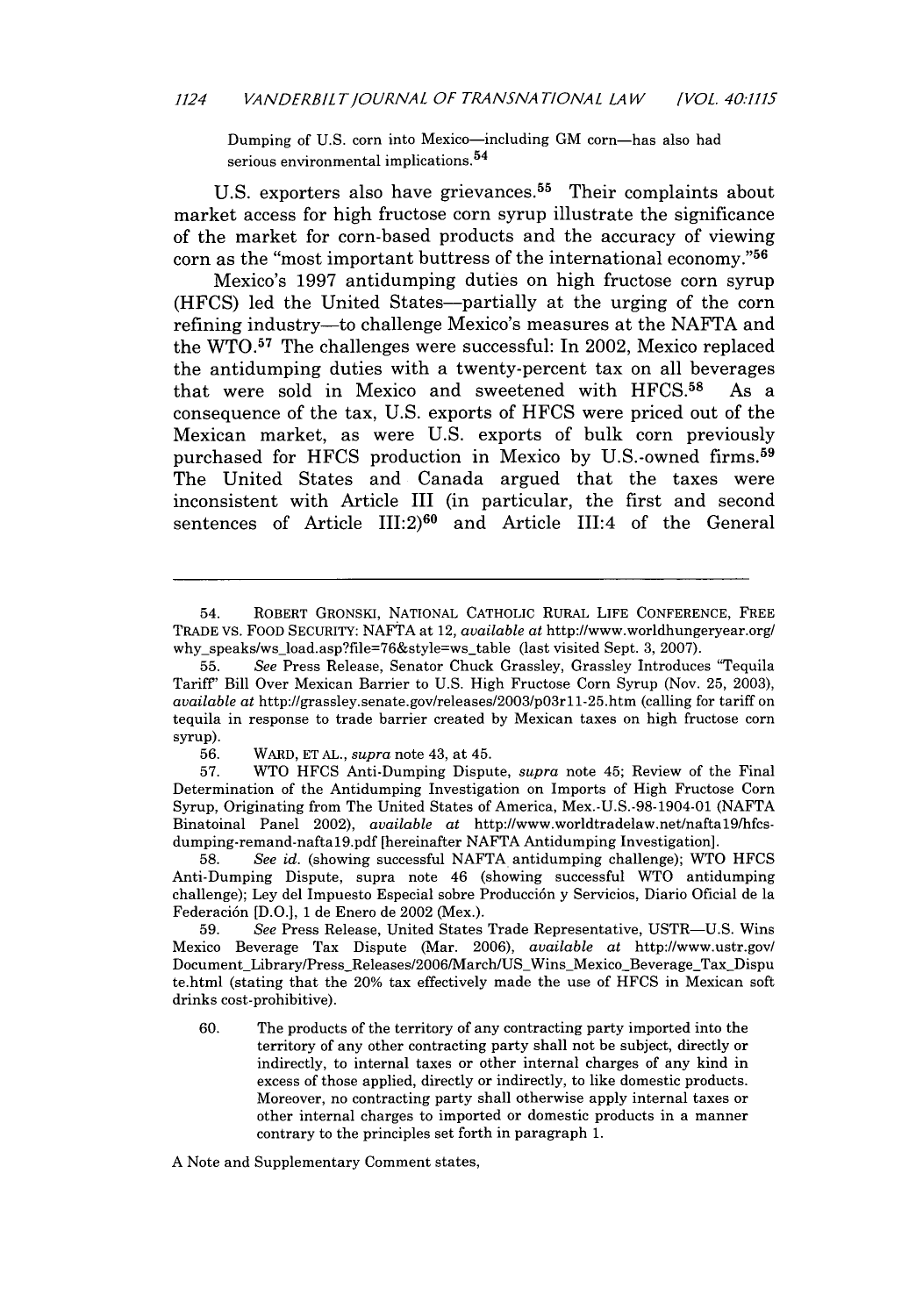Agreement on Tariffs and Trade of 1994.<sup>61</sup> The WTO Appellate Body eventually ruled in 2006 that the Mexican tax violates Mexico's WTO commitments and therefore is a WTO violation.<sup>62</sup> Meanwhile, in October 2005, Mexico established a tariff rate quota of 250,000 metric tons of HFCS access for U.S. exporters. 63 The Corn Refiners Association was pleased with the shift, but "continues to assert that significantly greater access to Mexico is necessary to rectify the near closure of the Mexican market for the past four years."<sup>64</sup>

#### VII. CONCLUSION

The North American Free Trade Agreement has had a significant impact on commerce in corn, the diets of Mexican consumers, and prices. The effects seem to vary, depending in part on their scope and on the country's ability to take advantage of the opportunities that trade liberalization present. Mexico has a strong and wealthy industrial sector that seems to be benefiting from some aspects of NAFTA. However, it also has a population that is faced with a lack of food security and that has been hurt by the changes in tax and subsidy structures necessitated by trade liberalization. Mexico has varied its policy measures to try to find the best balance between trade liberalization and local food security needs. Its options

64. *Id.*

A tax conforming to the requirements of the first sentence of paragraph 2 would be considered to be inconsistent with the provisions of the second sentence only in cases where competition was involved between, on the one hand, the taxed product and, on the other hand, a directly competitive or substitutable product which was not similarly taxed.

General Agreement on Tariffs and Trade of 1994, Apr. 15, 1994, art. III, *[2, available* at http://www.wto.org/english/docs-e/legal-e/gatt47 01\_e.htm; *Mexico--Tax Measures* on *Soft Drinks and Other Beverages,* Summary of the Dispute to Date, http://www.wto.org/english/tratop-e/dispu\_e/cases\_e/ds308\_e.htm (last visited Sept. 3, 2007).

<sup>61.</sup> The products of the territory of any contracting party imported into the territory of any other contracting party shall be accorded treatment no less favourable than that accorded to like products of national origin in respect of all laws, regulations and requirements affecting their internal sale, offering for sale, purchase, transportation, distribution or use.

General Agreement on Tariffs and Trade of 1994, *supra* note 60, art. III, 4.

<sup>62.</sup> *See* Appellate Body Report, *Mexico-Tax Measures on Soft Drinks and Other Beverages,* § 80, WT/DS308/AB/R (Mar. 6, 2006) (holding that Mexico's 20% tax on HFCS beverages was not a measure "to secure compliance with laws or regulations', within the meaning of Article XX(d) of the GATT 1994").

<sup>63.</sup> Corn Refiners Assoc., *Cost of Mexico Sweetener Dispute to the U.S. Corn Industry* **1** (Mar. 2006), http://www.corn.org/DamageAssessmentQA-March2006.doc (last visited Sept. 3, 2007).